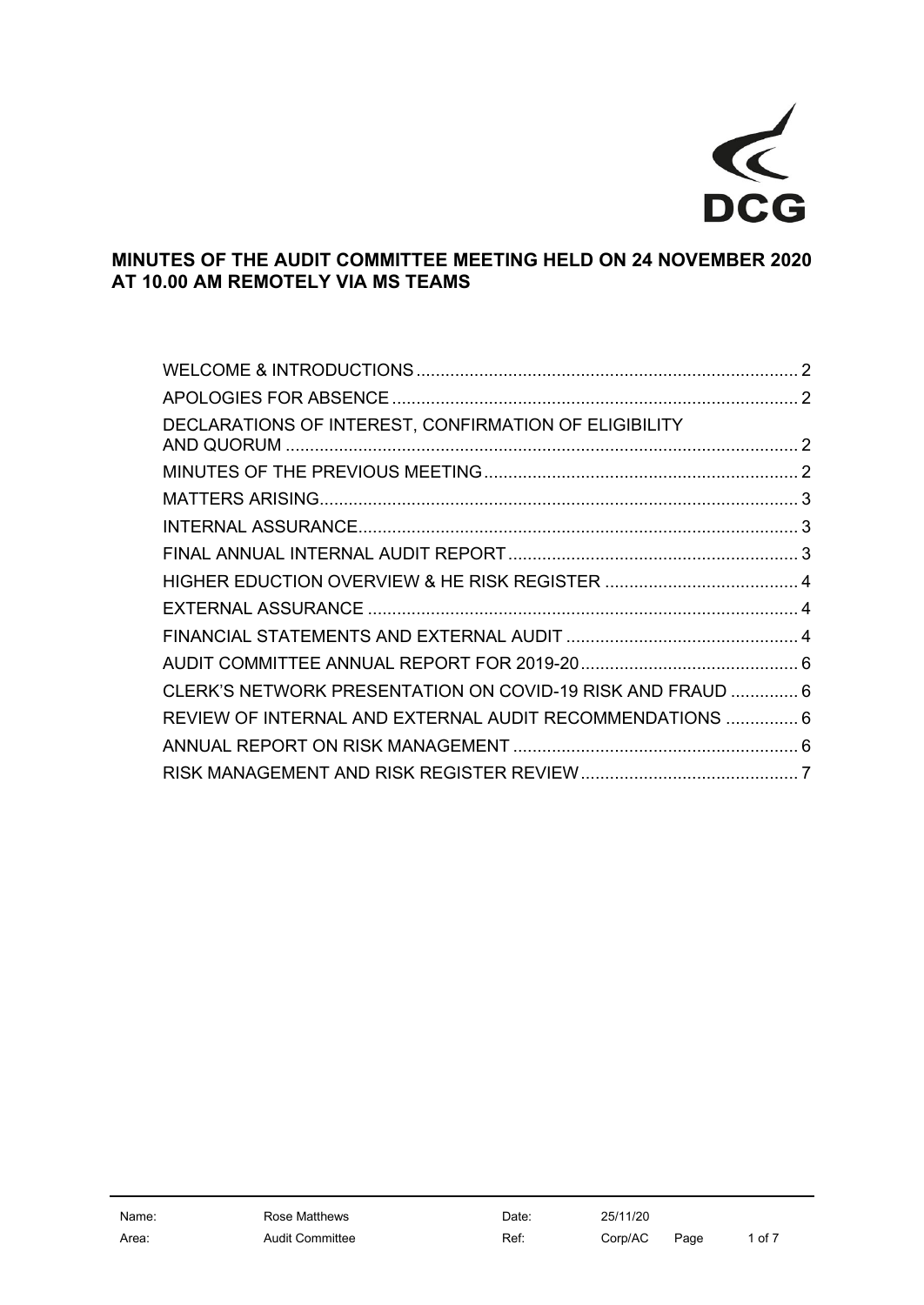

# **MINUTES OF THE AUDIT COMMITTEE MEETING HELD ON 24 NOVEMBER 2020 AT 10.00 AM IN REMOTELY VIA MS TEAMS**

Present: Kevin Slack (Chair), Hazel Clint, Mike Kapur, Rosslyn Green

In attendance: Mandie Stravino (CEO) Jenny Brandham (Director of Higher Education) – *29/20-21.2 only* Richard Eaton (CFO) Michael Ford (DPO) Amanda Jogela (Director of Curriculum Performance) – *29/20-21/2 only* Heather Simcox (Deputy CEO) Jonathan Creed (ICCA – Internal Auditors) Sam Lifford (BDO – External Auditors) Leanca Lugar (BDO – External Auditors) Rose Matthews (Clerk)

Prior to commencing formal business, Governors met in private with the representatives from ICCA and BDO.

<span id="page-1-3"></span><span id="page-1-2"></span><span id="page-1-1"></span><span id="page-1-0"></span>

| <b>PART ONE - GENERAL MINUTES</b> |                                                                                                                                                                                       | <b>Action</b> | Date |
|-----------------------------------|---------------------------------------------------------------------------------------------------------------------------------------------------------------------------------------|---------------|------|
| 24/20-21                          | <b>WELCOME &amp; INTRODUCTIONS</b>                                                                                                                                                    |               |      |
|                                   | The Chair welcomed the Chief Executive as an observer<br>to the meeting, along with Jenny Brandham and Amanda<br>Jogela who were joining to present the Higher Education<br>overview. |               |      |
|                                   | Also joining the meeting was Leanca Lugar of BDO.                                                                                                                                     |               |      |
| 25/20-21                          | <b>APOLOGIES FOR ABSENCE</b>                                                                                                                                                          |               |      |
|                                   | There were no apologies for absence.                                                                                                                                                  |               |      |
| 26/20-21                          | DECLARATIONS OF INTEREST, CONFIRMATION OF<br><b>ELIGIBILITY AND QUORUM</b>                                                                                                            |               |      |
|                                   | All members were eligible and the meeting was<br>confirmed to be quorate.                                                                                                             |               |      |
|                                   | There were no new declarations.                                                                                                                                                       |               |      |
| 27/20-21                          | <b>MINUTES OF THE PREVIOUS MEETING</b>                                                                                                                                                |               |      |
|                                   | <b>RESOLVED:</b> The minutes of the meeting held on<br>22 September 2020 were formally approved.                                                                                      |               |      |
|                                   |                                                                                                                                                                                       |               |      |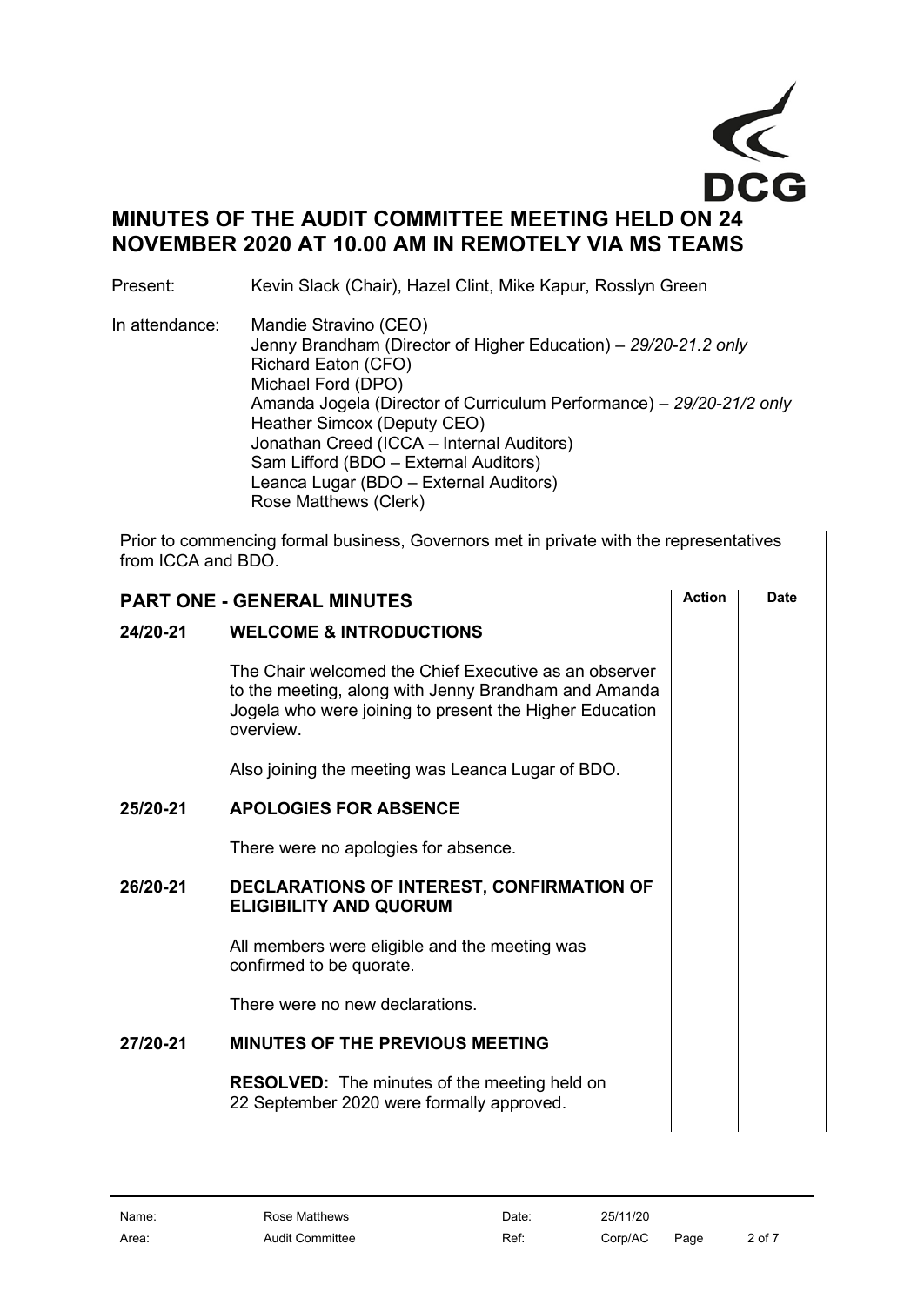# <span id="page-2-0"></span>**28/20-21 MATTERS ARISING**

11/20-21 Michael Ford advised all visitors were required to complete an online questionnaire ahead of any site visits and reminders continued to be circulated with regard to site restrictions and attendance.

> The Head of Health and Safety continually monitored the situation and shared information with the local authority.

The Internal Audit Plan and Strategy was approved by the Corporation at its meeting on 19 October 2020.

- 13/20-21 Michael Ford had updated the Internal and External Recommendations Monitoring Report to include the level of risk attributed to the recommendation.
- 16/20-21 The Clerk confirmed a paragraph had been included on Covid-19 within the Audit Committee Annual Report.
- 17/20-21 The Audit Committee Terms of Reference were approved by the Corporation at its meeting on 19 October 2020.

### **29/20-21 INTERNAL ASSURANCE**

## **29/20-21.1 FINAL ANNUAL INTERNAL AUDIT REPORT**

<span id="page-2-2"></span><span id="page-2-1"></span>Jonathan Creed, of internal auditors, ICCA presented the Final Annual Internal Audit Report for 2019-20.

Based on the work undertaken and management implementation of the previous audit recommendations, the internal auditors provided reasonable assurance the systems of internal control were operating adequately and effectively.

No significant governance issues were identified. The Group's Risk Management Framework continued to operate adequately and effectively.

Four substantial assurance opinions were issued, with three high priority recommendations raised.

The Committee had approved 43 days to support the Audit plan and the days allocated were listed in the report.

The Chair asked how the Group's report compared to other colleges. Jonathan explained it was predominantly green, with 14 recommendations out of eight reviews, which formed a good return. It was a substantial plan that reflected the size and complexity of the Group.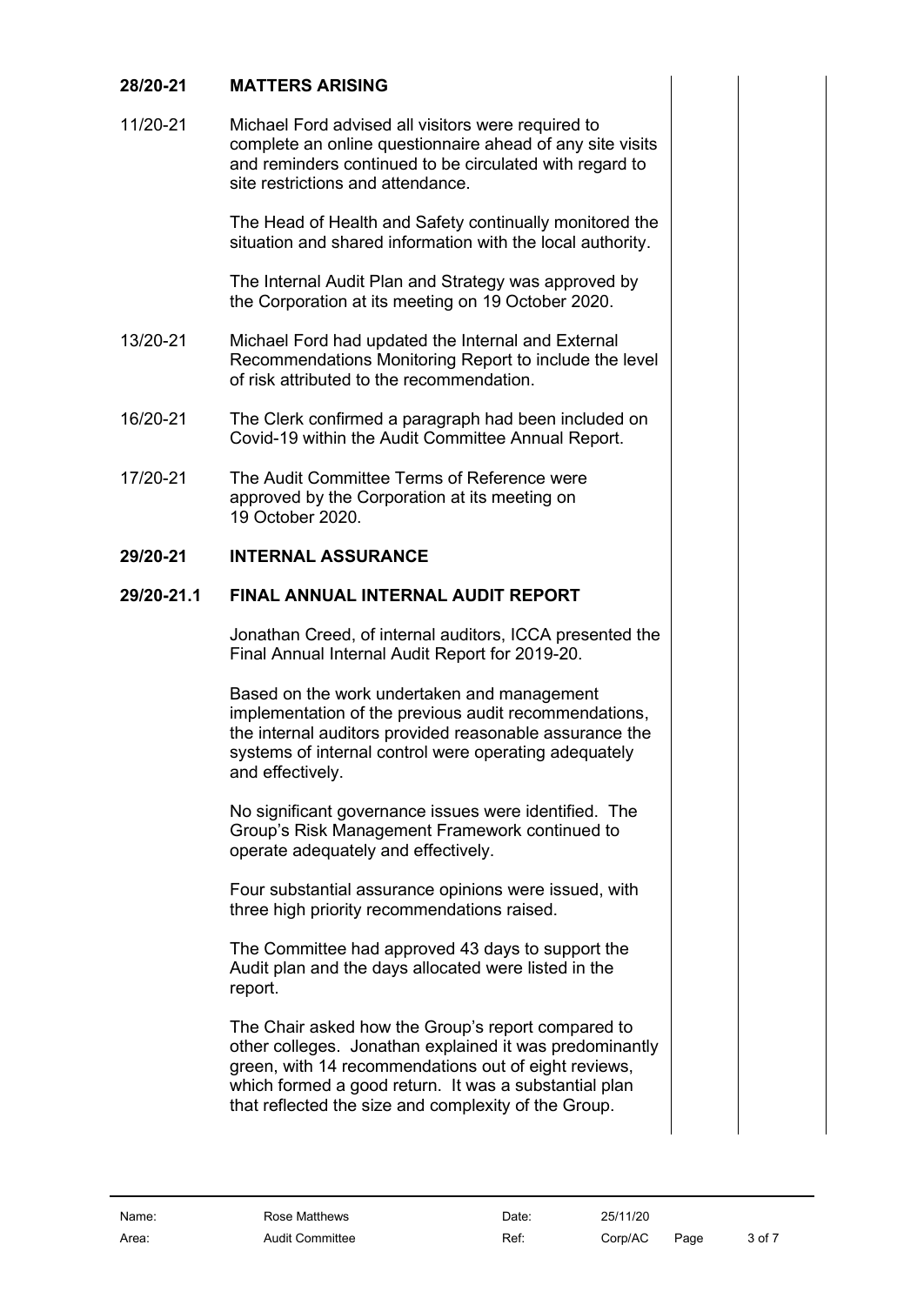<span id="page-3-2"></span><span id="page-3-1"></span><span id="page-3-0"></span>

| 29/20-21.2 | <b>HIGHER EDUCTION OVERVIEW &amp; HE RISK</b><br><b>REGISTER</b>                                                                                                                                                                                                                       |              |          |
|------------|----------------------------------------------------------------------------------------------------------------------------------------------------------------------------------------------------------------------------------------------------------------------------------------|--------------|----------|
|            | The Director of Higher Education shared her overview of<br>higher education within the Group.                                                                                                                                                                                          |              |          |
|            | The higher education governance reporting structure was<br>discussed and how this provided an outturn into the<br>Annual Self-Evaluation Document, which is written<br>against the HE Strategy and KPIs and features through<br>the committees.                                        |              |          |
|            | An overview of the policy structure and procedure<br>journey was shared, along with course monitoring.                                                                                                                                                                                 |              |          |
|            | A separate HE risk register was discussed, which would<br>be presented regularly to the Committee moving forward.                                                                                                                                                                      |              |          |
|            | The key risks were highlighted and discussed.                                                                                                                                                                                                                                          |              |          |
|            | Mike Kapur questioned if HE students could be streamed<br>on the student survey. The Higher Education Director<br>explained the NSS survey was externally ran and the<br>provider informed the Group who they would survey.<br>Internal surveys are carried out as an early indicator. |              |          |
|            | Rosslyn Green asked if the presentation could be shared<br>after the meeting. The Clerk agreed to distribute.                                                                                                                                                                          | <b>Clerk</b> | 24/11/20 |
|            | The Chair asked how many HE learners there were in<br>the Group and it was noted there were around 500.                                                                                                                                                                                |              |          |
|            | He went onto ask how the delivery operated. The Higher<br>Education Director explained students were fully enrolled<br>with Derby College and there was no need to attend<br>other sites. Integration with university departments was<br>however, encouraged.                          |              |          |
|            | Governors also questioned why the Group had chosen the<br>universities it had, and it was noted this was because of<br>the offer they provided, for example, engineering, etc.                                                                                                         |              |          |
|            | The CFO also highlighted to the Committee the<br>Government's latest plan post April to provide more<br>qualifications, which would<br>technical<br>mean<br>more<br>competition from both universities and colleges.                                                                   |              |          |
|            | Jenny Brandham and Amanda Jogela left the meeting.                                                                                                                                                                                                                                     |              |          |
| 30/20-21   | <b>EXTERNAL ASSURANCE</b>                                                                                                                                                                                                                                                              |              |          |
|            | <b>FINANCIAL STATEMENTS AND EXTERNAL AUDIT</b>                                                                                                                                                                                                                                         |              |          |
|            | Sam Lifford, of External Auditors, BDO, explained the<br>Audit approach had not changed since the last meeting in<br>June.                                                                                                                                                             |              |          |
|            |                                                                                                                                                                                                                                                                                        |              |          |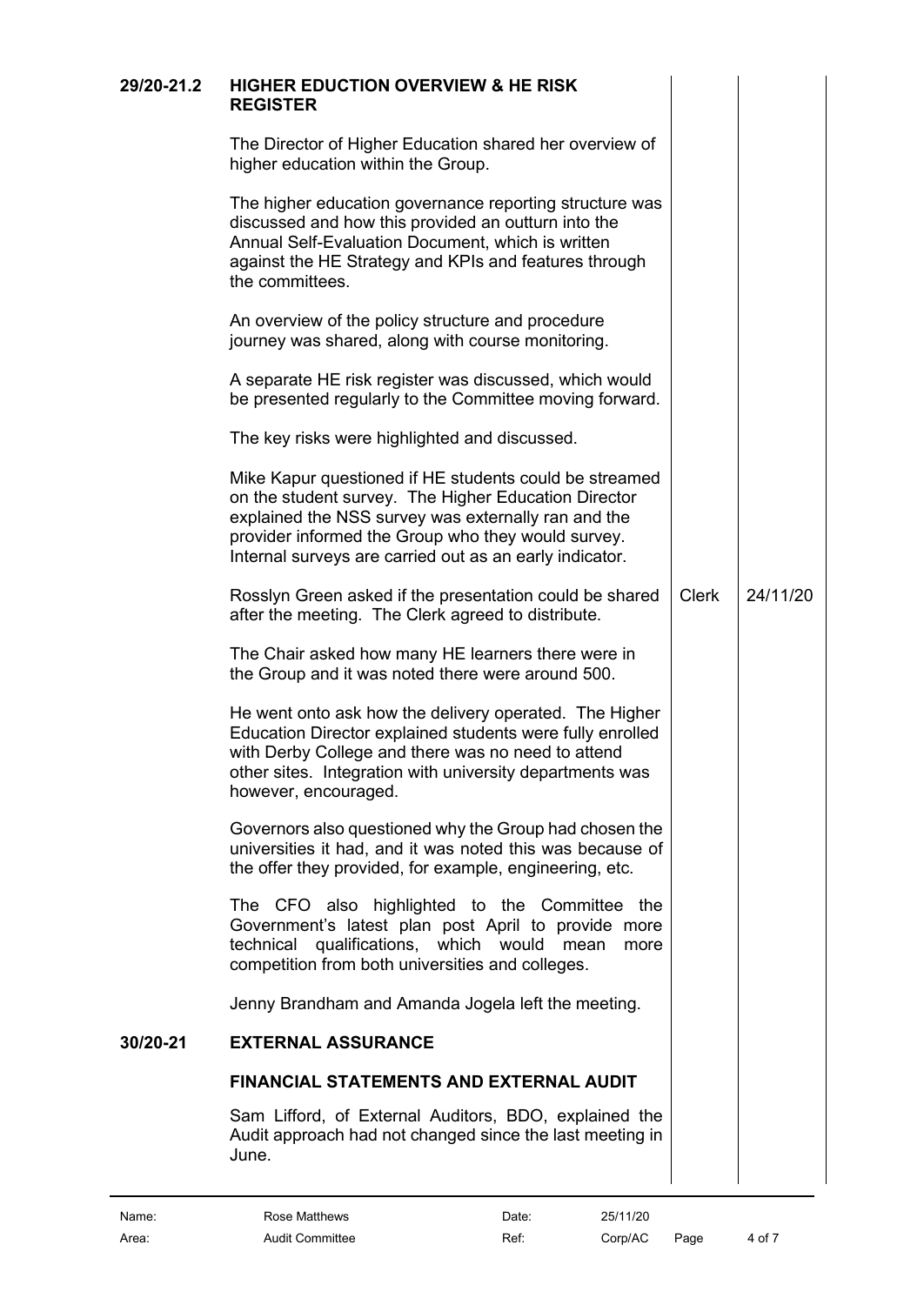| There had been a number of adjustments throughout the<br>course of the audit, which predominantly were balance<br>sheet reclassifications and one adjustment to the income<br>and expenditure account of approximately £250K.                                                                                    |            |          |
|------------------------------------------------------------------------------------------------------------------------------------------------------------------------------------------------------------------------------------------------------------------------------------------------------------------|------------|----------|
| There were no significant findings to report back, however,<br>there were some key areas where work remained<br>These related to the ESFA final funding<br>ongoing.<br>requirement, going concern - which had not yet<br>commenced and pensions - with the final confirmation<br>awaited on the pension fund.    |            |          |
| A final review of the financial statements was yet to take<br>place as the versions submitted to the Committee were yet<br>to be updated with final audit comments.                                                                                                                                              |            |          |
| Rosslyn Green questioned the pensions adjustments and<br>asked if any more people had been missed or were<br>receiving enhancements. She asked if it was an ongoing<br>position.                                                                                                                                 |            |          |
| The Chair asked if there were many potentials out there<br>and the CFO explained it was historic pensions<br>agreements with some starting at 2005 onwards. There<br>could be some additional liabilities but these would reduce<br>in time. He agreed to look into this and report back at the<br>next meeting. | <b>CFO</b> | 16/03/20 |
| The CFO explained he had investigated this and it related<br>to an ex member of the leadership team of a former<br>college the group had merged with and their spouse's<br>survivors pension.                                                                                                                    |            |          |
| Rosslyn had picked up some adjustments on the financial<br>statements and would send these over separately to the<br>CFO.                                                                                                                                                                                        |            |          |
| The Chair asked when the final set of financial statements<br>had been agreed, if the CFO could circulate to the<br>Committee ahead of the Corporation meeting.                                                                                                                                                  | <b>CFO</b> | Dec 20   |
| Rosslyn went on to ask about the Audit fees.<br>She<br>questioned the additional fees for Covid-19 and asked<br>what additional testing had taken place.                                                                                                                                                         |            |          |
| Sam Lifford explained this related to the work around<br>going concern with Covid-19. She said she expected the<br>work on application to be lower, particularly in relation to<br>OFS changing their level of materiality.                                                                                      |            |          |
| There was only one point on the subsidiaries which related<br>to going concern of MBS and whether it would require a<br>modification to the audit.                                                                                                                                                               |            |          |
| The Chair said in legalistic terms if the company was not<br>going to trade moving forward there would be no need to<br>produce an end of year set of audited accounts.                                                                                                                                          |            |          |
|                                                                                                                                                                                                                                                                                                                  |            |          |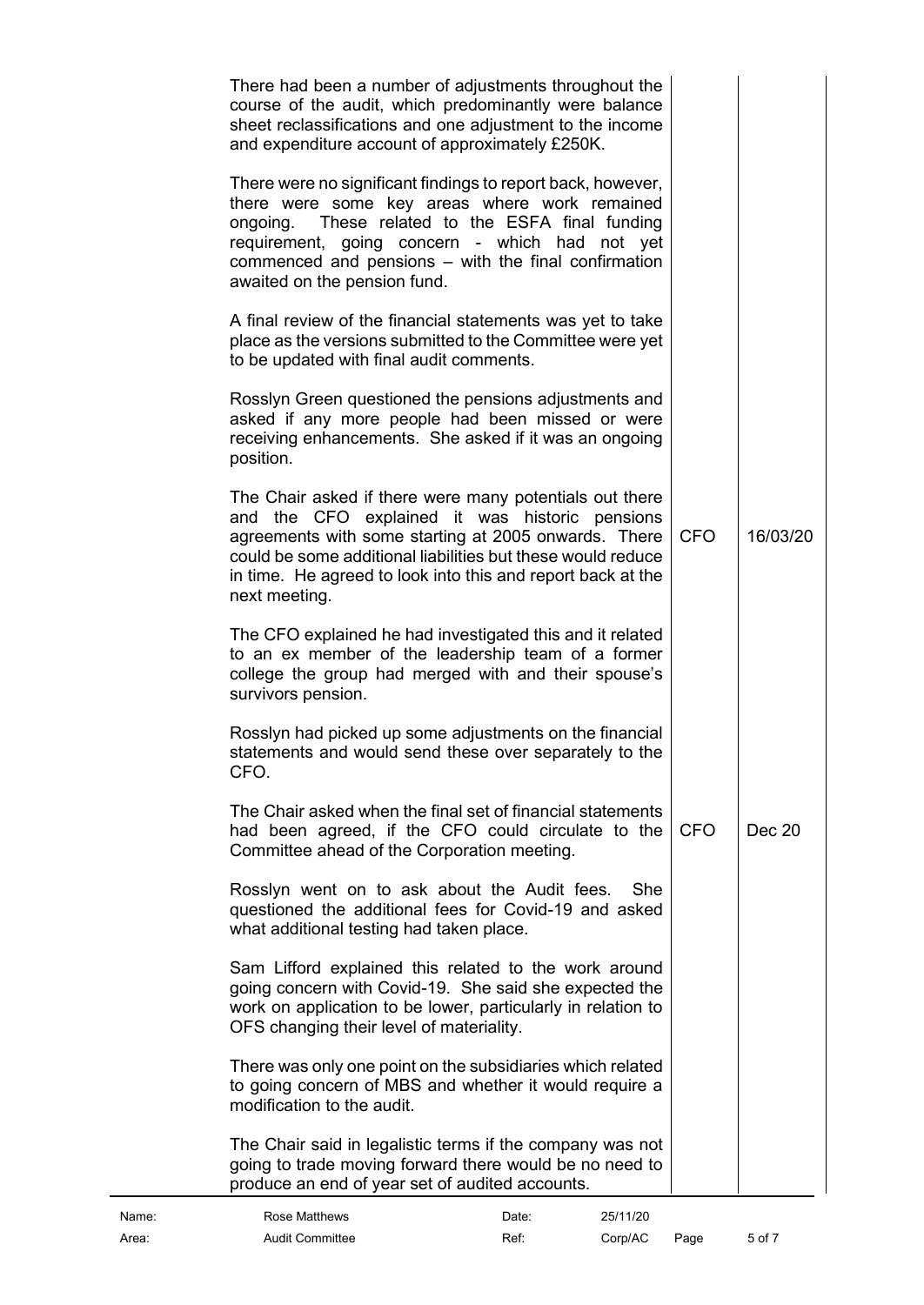**The Regularity Self-Assessment questionnaire was reviewed by members, who were happy to recommend to the Corporation for signature.**

### **31/20-21 AUDIT COMMITTEE ANNUAL REPORT FOR 2019-20**

<span id="page-5-0"></span>The Clerk presented the final Audit Committee Annual Report, the draft of which had been presented at the previous meeting in September.

An update had been included which outlined the sources of the Committee and the Board's ongoing methods of assurance throughout the Covid-19 pandemic.

#### **Members recommended the Audit Committee Annual Report for 2019-20 to the Corporation at its meeting on 14 December 2020.**

<span id="page-5-1"></span>Mike Kapur left the meeting.

#### **32/20-21 CLERK'S NETWORK PRESENTATION ON COVID-19 RISK AND FRAUD**

The Clerk shared a presented by RSM delivered at the Clerk's Network on Board Assurance in the Covid-19 environment.

The presentation highlighted themes for the Committee to test the risks Covid-19 presented and the effect this had on the Committee's oversight of risk.

A number of questions were raised as part of the presentation. Members challenged the management on the key themes and were reassured by the robust action taken.

#### **33/20-21 REVIEW OF INTERNAL AND EXTERNAL AUDIT RECOMMENDATIONS**

<span id="page-5-2"></span>The Internal and External Recommendations Monitoring Report was shared.

The Committee noted there were five ongoing actions.

## **34/20-21 ANNUAL REPORT ON RISK MANAGEMENT**

<span id="page-5-3"></span>The Annual Risk Management Report was shared with Committee Members.

Four key risks had been closed off through successful implementation of preventative controls.

The Chair questioned some of the capital repairs at Broomfield and it was noted a further update would be presented at the Corporation meeting in December.